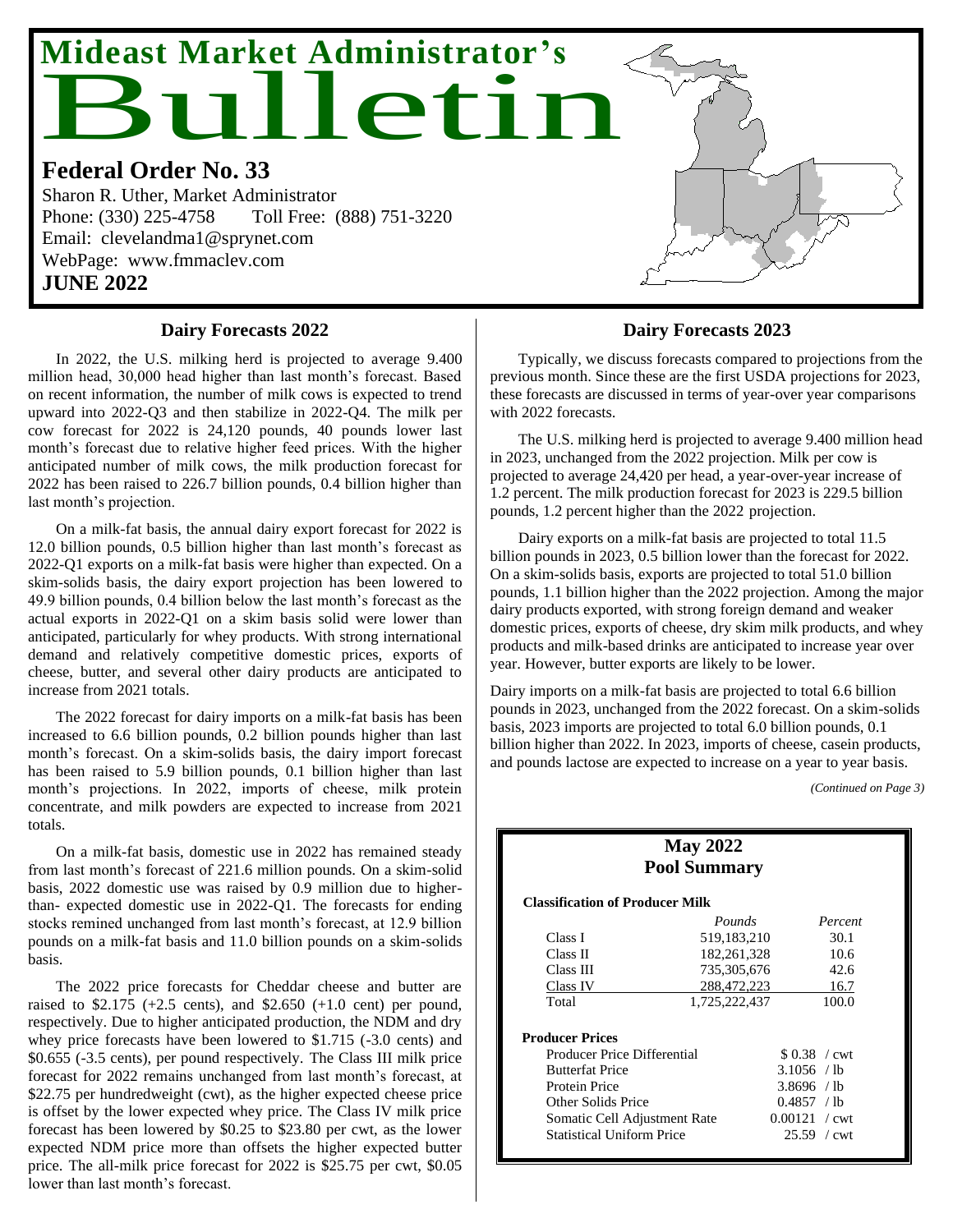### **ANNOUNCEMENT OF PRODUCER PRICES**

**Federal Order No. 33**

#### **May 2022**

#### **COMPUTATION OF PRODUCER PRICE DIFFERENTIAL**

|                                                           |               |                  | SKIM /         |            | <b>NONFAT</b>   | <b>OTHER</b>      |                   |                     |
|-----------------------------------------------------------|---------------|------------------|----------------|------------|-----------------|-------------------|-------------------|---------------------|
|                                                           | <b>POUNDS</b> | <b>BUTTERFAT</b> | <b>PROTEIN</b> |            | <b>SOLIDS</b>   | <b>SOLIDS</b>     | <b>PRICE</b>      | <b>VALUE</b>        |
| Class I Skim Value                                        |               |                  | 508,237,875    |            |                 |                   | $$16.99$ / cwt \$ | 86,349,614.95       |
| Class I Butterfat                                         |               | 10,945,335       |                |            |                 |                   | 3.1573 / lb       | 34,557,706.19       |
| <b>Class I Location Differential</b>                      | 519,183,210   |                  |                |            |                 |                   |                   | (320, 800.93)       |
| Class II SNF Value                                        |               |                  |                |            | 15,464,982      |                   | 1.7244 / lb       | 26,667,814.95       |
| Class II Butterfat                                        |               | 16,774,650       |                |            |                 |                   | 3.1126 / lb       | 52,212,775.57       |
| Class III Protein Value                                   |               |                  | 23,136,281     |            |                 |                   | 3.8696 / lb       | 89,528,152.96       |
| Class III Other Solids Value                              |               |                  |                |            |                 | 42,423,460        | 0.4857 / lb       | 20,605,074.47       |
| Class III Butterfat                                       |               | 30,772,896       |                |            |                 |                   | 3.1056 / lb       | 95,568,305.85       |
| Class IV SNF Value                                        |               |                  |                |            | 26,029,993      |                   | 1.6253 / lb       | 42,306,547.64       |
| Class IV Butterfat                                        |               | 9,494,567        |                |            |                 |                   | 3.1056 / lb       | 29,486,327.26       |
| Somatic Cell Value II / III / IV                          |               |                  |                |            |                 |                   |                   | 2,491,916.27        |
| TOTAL PRODUCER MILK VALUE                                 | 1,725,222,437 | 67,987,448       | 54,644,615     |            |                 | 99,806,930        |                   | \$479,453,435.18    |
| Overages                                                  |               |                  |                |            |                 | 255,319.35        |                   |                     |
| Beginning Inventory & OS Charges                          |               |                  |                |            |                 | 670.84            |                   |                     |
| TOTAL ADJUSTMENTS                                         |               |                  |                |            |                 |                   |                   | 255,990.19<br>\$.   |
| <b>TOTAL HANDLER OBLIGATIONS</b>                          |               |                  |                |            |                 |                   |                   | \$479,709,425.37    |
| <b>Total Protein Value</b>                                |               |                  | 54,644,615     | lbs        | $^{\copyright}$ | \$3.8696          |                   | \$(211,452,802.18)  |
| <b>Total Other Solids Value</b>                           |               |                  | 99,806,930     | <b>lbs</b> | $\omega$        | 0.4857            |                   | (48, 476, 225.89)   |
| Butterfat Value                                           |               |                  | 67,987,448     | lbs        | $^{\copyright}$ | 3.1056            |                   | (211, 141, 818.50)  |
| <b>Total Somatic Cell Values</b>                          |               |                  |                |            |                 |                   |                   | (3,516,511.63)      |
| <b>TOTALS</b>                                             |               |                  |                |            |                 |                   |                   | \$.<br>5,122,067.17 |
| Net Producer Location Adjustments                         |               |                  |                |            |                 |                   |                   | \$<br>1,504,605.65  |
| 1/2 Unobligated Balance Producer Settlement Fund          |               |                  |                |            |                 |                   |                   | 767,000.00          |
| Total - Divided by Total Pounds                           |               |                  | 1,725,222,437  | lbs        |                 | 0.4285635         |                   | 7,393,672.82<br>S   |
| Rate of Cash Reserve                                      |               |                  |                |            |                 | (0.0485635)       |                   | (837, 828.40)       |
| <b>PRODUCER PRICE DIFFERENTIAL</b> at Cuvahoga County, OH |               |                  | 1,725,222,437  |            |                 | \$<br>$0.38$ /cwt |                   | \$<br>6,555,844.42  |
|                                                           |               |                  |                |            |                 |                   |                   |                     |

|                                  | Mav                    |                        |                                  |         | May     |
|----------------------------------|------------------------|------------------------|----------------------------------|---------|---------|
|                                  | 2022                   | 2021                   |                                  | 2021    | 2020    |
| <b>Butterfat Price</b>           | \$3.1056 / lb          | \$1.9851 / lb          | Class III Price - 3.5% BF        | \$25.21 | \$18.96 |
| Protein Price                    | 3.8696 / lb            | 3.1307 / lb            | Producer Price Differential*     | 0.38    | (1.53)  |
| Other Solids Price               | 0.4857 / lb            | 0.4645 / lb            | <b>Statistical Uniform Price</b> | \$25.59 | \$17.43 |
| Somatic Cell Adjustment Rate     | $0.00121 / \text{cwt}$ | $0.00091 / \text{cwt}$ |                                  |         |         |
| Nonfat Solids Price <sup>2</sup> | .6253 / lb             | .0607 / lb             |                                  |         |         |

#### **COMPONENT PRICES COMPUTATION OF UNIFORM PRICE**

|           | May           |                                  |         | May     |
|-----------|---------------|----------------------------------|---------|---------|
| 2022      | 2021          |                                  | 2021    | 2020    |
| 1056 / lb | \$1.9851 / lb | Class III Price - 3.5% BF        | \$25.21 | \$18.96 |
| 3696 / lb | 3.1307 / lb   | Producer Price Differential*     | 0.38    | (1.53)  |
| 4857 / lb | 0.4645 / h    | <b>Statistical Uniform Price</b> | \$25.59 | \$17.43 |

|                                                        | <b>CLASS PRICES</b> |         |           | <b>CLASSIFICATION OF PRODUCER MILK</b> |               |
|--------------------------------------------------------|---------------------|---------|-----------|----------------------------------------|---------------|
|                                                        |                     | May     |           |                                        | May           |
|                                                        | 2021                | 2020    |           | 2021                                   | 2020          |
| $Class I^*$                                            | \$27.45             | \$19.10 |           | Product lbs.                           | Product lbs.  |
| Class II                                               | 25.87               | 16.22   | Class I   | 519.183.210                            | 532,017,301   |
| Class III                                              | 25.21               | 18.96   | Class II  | 182, 261, 328                          | 343,039,962   |
| Class IV                                               | 24.99               | 16.16   | Class III | 735,305,676                            | 255,561,985   |
|                                                        |                     |         | Class IV  | 288,472,223                            | 292,025,057   |
| <sup>1</sup> Subject to Location Adjustment.           |                     |         | Total     | 1,725,222,437                          | 1,422,644,305 |
| <sup>2</sup> Producers are not paid on this component. |                     |         |           |                                        |               |

#### **ORDER 33 MARKET SUMMARY**

The Producer Price Differential for the Mideast Marketing Area for May 2022 was \$0.38 and the Statistical Uniform Price was \$25.59 for the month. The Statistical Uniform Price is \$0.68 higher than last month and is \$8.16 higher than May 2021.

The Producer Butterfat Price of \$3.1056 per pound decreased \$0.0405 from April and is up \$1.1205 from a year ago. The Protein Price of \$3.8696 is up \$0.4457 from last month and is up \$0.7389 from May 2021. The Other Solids Price in May was \$0.4857 per pound, a decrease from last month's price of \$0.5565 and \$0.0212 higher than last May. The Somatic Cell Adjustment rate for May was \$0.00121 per cwt.

May producer receipts of 1.73 billion pounds were 11.4 percent higher than April and 21.3 percent higher than May 2021 production of 1.42 billion pounds. Producer milk allocated to Class I accounted for 30.1 percent of the total producer milk in May 2022, lower than the 34.3 percent in April, and lower than the 37.4 percent in May 2021. A total of 3,369 producers were pooled on the Mideast Order compared to 3,555 producers pooled in May 2021.

The market average content of producer milk was as follows: Butterfat 3.94%; Protein 3.17%; Other Solids 5.79% and Nonfat Solids 8.96%.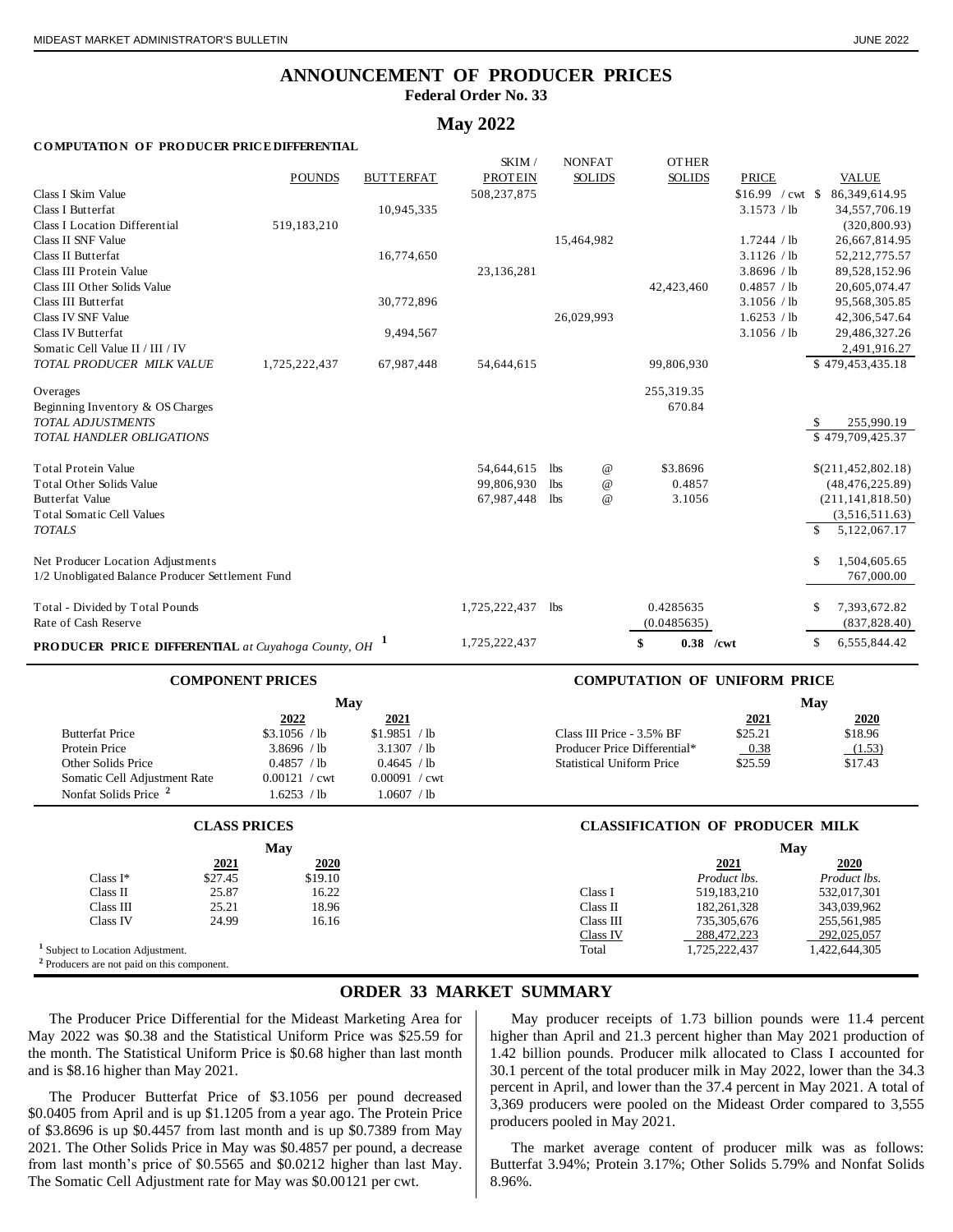#### *(continued from Front Page)*

Domestic use for dairy products is expected to increase in 2023. The domestic use forecast on a milk-fat basis is 222.8 billion pounds, 1.2 billion higher than 2022. On a skim-solids basis, the 2023 projection is 182.7 billion pounds, 1.0 billion higher than 2022. On a milk-fat basis, the ending stock forecast for 2023 is 13.6 billion pounds, 0.7 million higher than 2022. On a skim solids basis, the ending stock forecast for 2023 is 11.7 billion pounds, 0.7 million higher than 2022.

Higher milk supplies projected in 2023 and relative stable demand are expected to contribute to lower prices for the main dairy products compared to 2022 projections. The Cheddar cheese price is projected to fall to \$2.040 per pound, 13.5 cents lower than 2022, as more milk is expected to move into cheese manufacturing in 2023. The price of dry whey is projected at \$0.520 per pound  $(-13.5 \text{ cents})$ due to relatively large cheese production and competitive price pressure from foreign exporters. In 2023, the NDM price is projected at \$1.580 (-13.5 cents). The butter price is expected to decline to \$2.350 per pound (-30.0 cents), as more cream volumes are expected to move into churns in 2023.

The Class III milk price forecast for 2023 is \$20.50 per cwt, \$2.25 lower than the projection for 2022. The Class IV milk price projection for 2023 is \$21.40 per cwt, a year-over-year decline of \$2.40. The all-milk price forecast for 2023 is \$23.55 per cwt, \$2.20 lower than the projection for 2022.

*Livestock, Dairy, and Poultry Outlook: May 2022, LDP-M-335, May 18, 2022*

*USDA, Economic Research Service*

#### **Outlook For Feed Prices**

The 2021/22 and 2022/23 corn price projections are \$5.90 per bushel and \$6.75 per bushel, respectively. The 2021/22 and 2022/23 price projections for soybean meal are \$420 per short ton and \$400 per short ton, respectively.

For more information, see *Feed Outlook*, published by USDA, Economic Research Service.

The alfalfa hay price in March was \$221 per short ton, \$7 higher than February and \$44 higher than March 2021. The 5-State weighted-average price for premium alfalfa hay in March was \$269 per short ton, \$3 higher than February and \$59 higher than March 2021.

#### **April Milk Production Down 0.9 Percent**

Milk production in the 24 major States during April totaled 18.3 billion pounds, down 0.9 percent from April 2021. March revised production, at 18.8 billion pounds, was down 0.3 percent from March 2021. The March revision represented an increase of 23 million pounds or 0.1 percent from last month's preliminary production estimate.

Production per cow in the 24 major States averaged 2,054 pounds for April, 1 pound below April 2021.

The number of milk cows on farms in the 24 major States was 8.91 million head, 78,000 head less than April 2021, but unchanged from March 2022.

The Mideast Marketing Area has four states represented in the 23 major states used above. They are Indiana, Michigan, Ohio, and Pennsylvania. Milk production in these Mideast states during April totaled 2.7 billion pounds, down 87 million pounds or 3.2 percent from April 2021.

Production per cow in the Mideast states averaged 1,990 pounds for April, unchanged from April 2021.

The number of cows on farms in the Mideast states was 1.3 million head, 43,000 head less than April 2021.

*Released May 18, 2022, by the National Agricultural Statistics Service (NASS), Agricultural Statistics Board, United States Department of Agriculture (USDA).*

#### **Bulletin WebPage Edition**

.www.fmmaclev.com

Featured this month are:

• Producer Price Differential & Uniform Price Statistics

• Grain & Alfalfa Hay Prices

|  |  | Weighted Averages - Butterfat, Protein, Other Solids, Somatic Cell Count by State |  |  |
|--|--|-----------------------------------------------------------------------------------|--|--|
|  |  | <b>Federal Order No. 33</b>                                                       |  |  |

| April 2022                                                                                                                                                  |           |            |                  |         |        |            | April 2021                           |                   |      |        |            |
|-------------------------------------------------------------------------------------------------------------------------------------------------------------|-----------|------------|------------------|---------|--------|------------|--------------------------------------|-------------------|------|--------|------------|
| -----------Weighted Averages -----------                                                                                                                    |           |            |                  |         |        |            | ---------Weighted Averages --------- |                   |      |        |            |
|                                                                                                                                                             | Number of | Pounds of  |                  |         | Other  | <b>SCC</b> | Pounds of                            |                   |      | Other  | <b>SCC</b> |
| <b>State</b>                                                                                                                                                | Producers | Milk (000) | <b>Butterfat</b> | Protein | Solids | (000)      | Milk $(000)$                         | Butterfat Protein |      | Solids | (000)      |
| Michigan                                                                                                                                                    | 821       | 762,936    | 4.05             | 3.25    | 5.80   | 153        | 537,869                              | 3.91              | 3.20 | 5.79   | 149        |
| Ohio                                                                                                                                                        | 1,151     | 378,153    | 4.06             | 3.24    | 5.78   | 175        | 311.819                              | 3.87              | 3.15 | 5.72   | 173        |
| Indiana                                                                                                                                                     | 563       | 232,463    | 3.94             | 3.19    | 5.75   | 181        | 280,120                              | 3.95              | 3.20 | 5.86   | 165        |
| Pennsylvania                                                                                                                                                | 541       | 83.219     | 4.03             | 3.13    | 5.70   | 214        | 72.266                               | 3.96              | 3.09 | 5.67   | 215        |
| New York                                                                                                                                                    | 153       | 81,630     | 4.12             | 3.21    | 5.86   | 179        | 64.679                               | 4.06              | 3.22 | 5.87   | 168        |
| Other                                                                                                                                                       | 143       | 10.455     | 3.93             | 3.12    | 5.77   | 182        | 22,746                               | 3.93              | 3.12 | 5.77   | 182        |
| Total/Average *                                                                                                                                             | 3,372     | 1.548.855  | 4.04             | 3.23    | 5.79   | 168        | .289.499                             | 3.92              | 3.18 | 5.78   | 163        |
| * Totals may not add due to rounding. Data provided on a one month delay basis and includes only milk from these states <i>pooled</i> on the Mideast order. |           |            |                  |         |        |            |                                      |                   |      |        |            |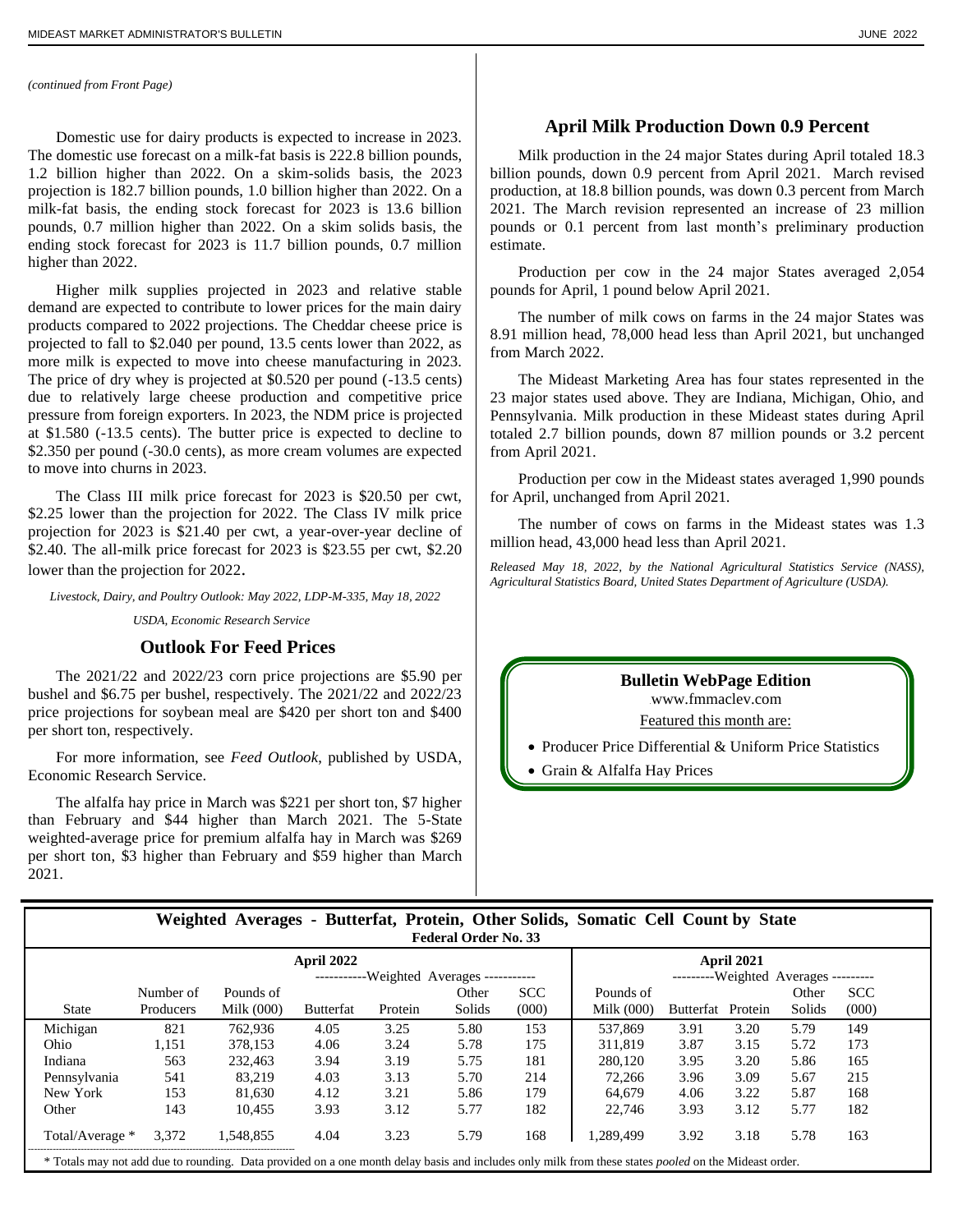

**United States PRSRT STD Department of** U.S. POSTAGE Cleveland, Ohio Permit No. 2511

#### **Mideast Market Administrator Bulletin**

1325 Industrial Parkway North P.O. Box 5102 Brunswick, Ohio 44212

POSTMASTER: Time Sensitive Material - Deliver Promptly

The U.S. Department of Agriculture (USDA) prohibits discrimination in all its programs and activities on the basis of race, color, national origin, age, disability, and where applicable, sex (including gender identity and expression), marital status, familial status, parental status, religion, sexual orientation, political beliefs, genetic information, reprisal, or because all or part of an individual's income is derived from any public assistance program. (Not all prohibited bases apply to all programs.) Persons with disabilities who require alternative means for communication of program information (Braille, large print, audiotape, etc.) should contact USDA's TARGET Center at (202) 720-2600 (voice and TDD).

 To file a complaint of discrimination, write USDA, Assistant Secretary for Civil Rights, Office of the Assistant Secretary for Civil Rights, 1400 Independence Avenue, S.W., Stop 9410, Washington, D.C. 20250-9410, or call (866) 632-9992 (English) or (800) 877-8339 (TDD) or (866) 377-8642 (English Federal-relay) or (800) 845-6136 (Spanish Federalrelay). USDA is an equal opportunity provider and employer.

#### **FEDERAL ORDER DATA May 2022**

|                 |                               |           | Producer Milk | Class I       | Producer                    | Statistical                 |
|-----------------|-------------------------------|-----------|---------------|---------------|-----------------------------|-----------------------------|
|                 | Marketing Area <sup>1/</sup>  | Total     | Class I       | Percent       | Price Differential          | <b>Uniform Price</b>        |
|                 |                               | (000)     | (000)         | $\frac{0}{6}$ | $(\text{per} \text{ cwt.})$ | $(\text{per} \text{ cwt.})$ |
| FO <sub>1</sub> | Northeast - ( <i>Boston</i> ) | 2,362,187 | 678,026       | 28.7          | 1.37                        | 26.58                       |
| FO <sub>5</sub> | Appalachian - (Charlotte)     | 469,222   | 307,747       | 65.6          | 2/                          | 27.79                       |
| FO 6            | Florida - (Tampa)             | 208,030   | 163,388       | 78.5          | 2/                          | 29.76                       |
| FO <sub>7</sub> | Southeast - (Atlanta)         | 365,107   | 230,350       | 63.1          | 2/                          | 28.07                       |
| FO 30           | Upper Midwest - (Chicago)     | 2,075,006 | 197,679       | 9.5           | 0.13                        | 25.34                       |
| FO 32           | Central - (Kansas City)       | 1.403.475 | 360,115       | 25.7          | 0.01                        | 25.22                       |
| FO 33           | Mideast - (Cleveland)         | 1,725,222 | 519,183       | 30.1          | 0.38                        | 25.59                       |
| FO 51           | California - (Los Angeles)    | 1.788.880 | 402,248       | 22.5          | 0.22                        | 25.43                       |
| FO 124          | Pacific Northwest - (Seattle) | 591,336   | 137,772       | 23.3          | (0.09)                      | 25.12                       |
| FO 126          | Southwest - ( <i>Dallas</i> ) | 1,212,478 | 314,894       | 26.0          | 0.64                        | 25.85                       |
| FO 131          | Arizona - ( <i>Phoenix</i> )  | 445.194   | 104.319       | 23.4          | 2/                          | 25.83                       |
|                 |                               |           |               |               |                             |                             |

 $^{\text{\tiny{I\!I}}}$  Names in parentheses are principal points of markets.

<sup>2/</sup> Producers in these markets are paid on the basis of a uniform skim and butterfat price.

<sup>3/</sup> Data not available at time of publication, please see website version for information.

**MINIMUM PARTIAL PAYMENT PRICE FOR JUNE 2022................................\$24.99 /cwt.**